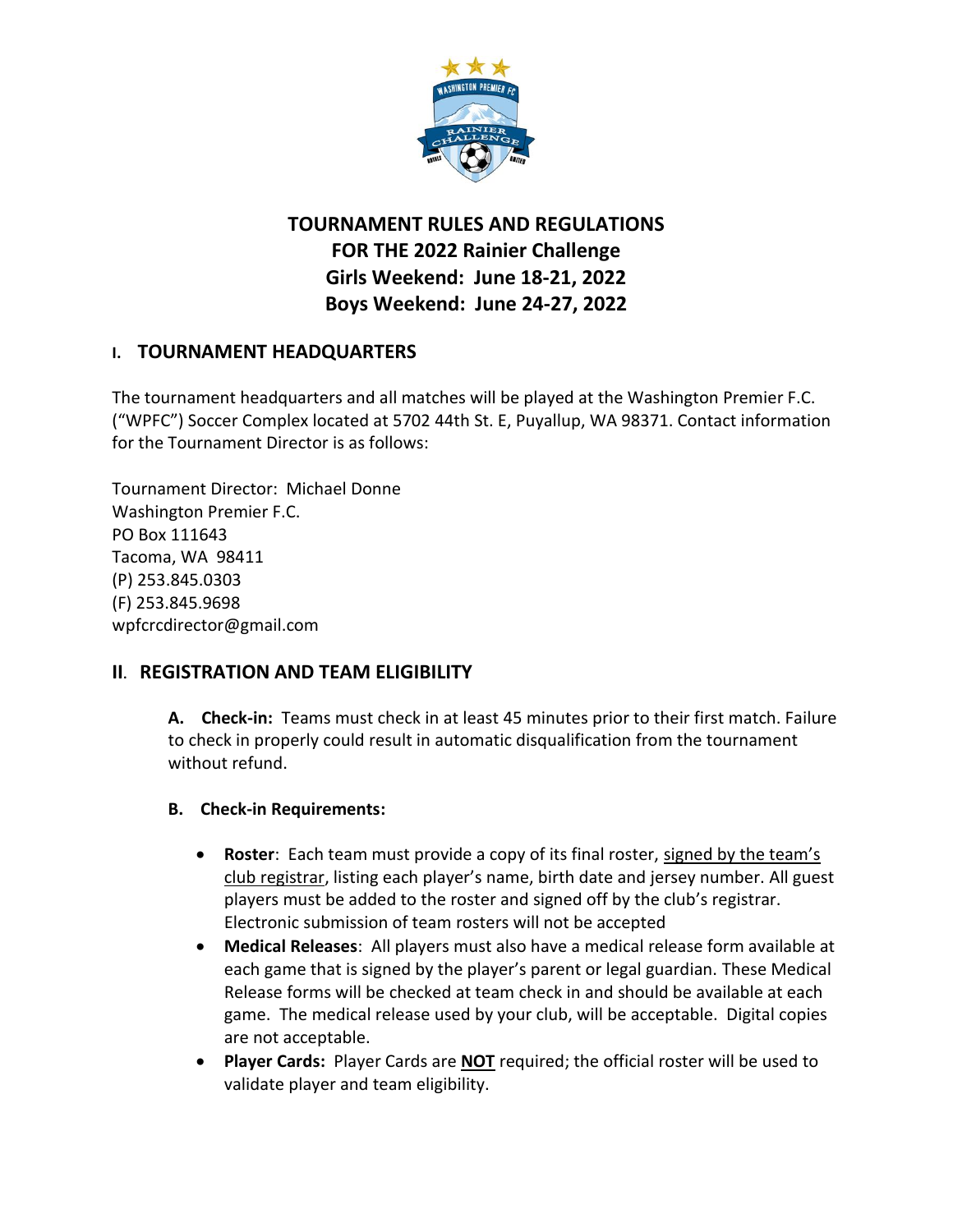**C. Out-of-State Teams:** In addition to the above, teams outside of Region IV must provide proof of permission to travel.

**D. Foreign Teams:** In addition to the above, Foreign must provide proof of permission

#### **III. PLAYER AGE AND ELIGIBILITY**

**A. Eligibility:** Boys and Girls U9 through U19 are eligible to participate in the tournament. All players, including guest players, must be eligible to play in their age division.

- U9: Players born in the year of 2014
- U10: Players born in the year of 2013
- U11: Players born in the year of 2012
- U12: Players born in the year of 2011
- U13: Players born in the year of 2010
- U14: Players born in the year of 2009
- U15: Players born in the year of 2008
- U16: Players born in the year of 2007
- U17: Players born in the year of 2006
- U19: Players born in the year of 2005/2004

| <b>Age Division</b> | <b>Roster Size</b> | Max # of Guest<br>Players* | <b>Players Eligible Per</b><br>Game |
|---------------------|--------------------|----------------------------|-------------------------------------|
| U9                  | 13                 | 4                          | 13                                  |
| U10                 | 13                 | 4                          | 13                                  |
| U11                 | 15                 | 5                          | 15                                  |
| U12                 | 15                 | 5                          | 15                                  |
| U13                 | 19                 | 6                          | 18                                  |
| U14                 | 19                 | 6                          | 18                                  |
| U15                 | 22                 | 6                          | 18                                  |
| U16                 | 22                 | 6                          | 18                                  |
| U17                 | 22                 | 6                          | 18                                  |
| U19                 | 22                 | 6                          | 18                                  |

#### **B. Roster Size:** Below are the roster sizes and

\*All guest players will be noted with an asterisk \* on the final roster. No roster changes will be allowed after the team roster has been approved by the tournament registration.

**C. Jerseys:** The jersey number of each player must be the same as the player's jersey number on the roster. There should be no duplicate jersey numbers on any roster.

**D. Players:** Players are rostered tied to a single team and therefore, can only play for one team for the duration of the tournament.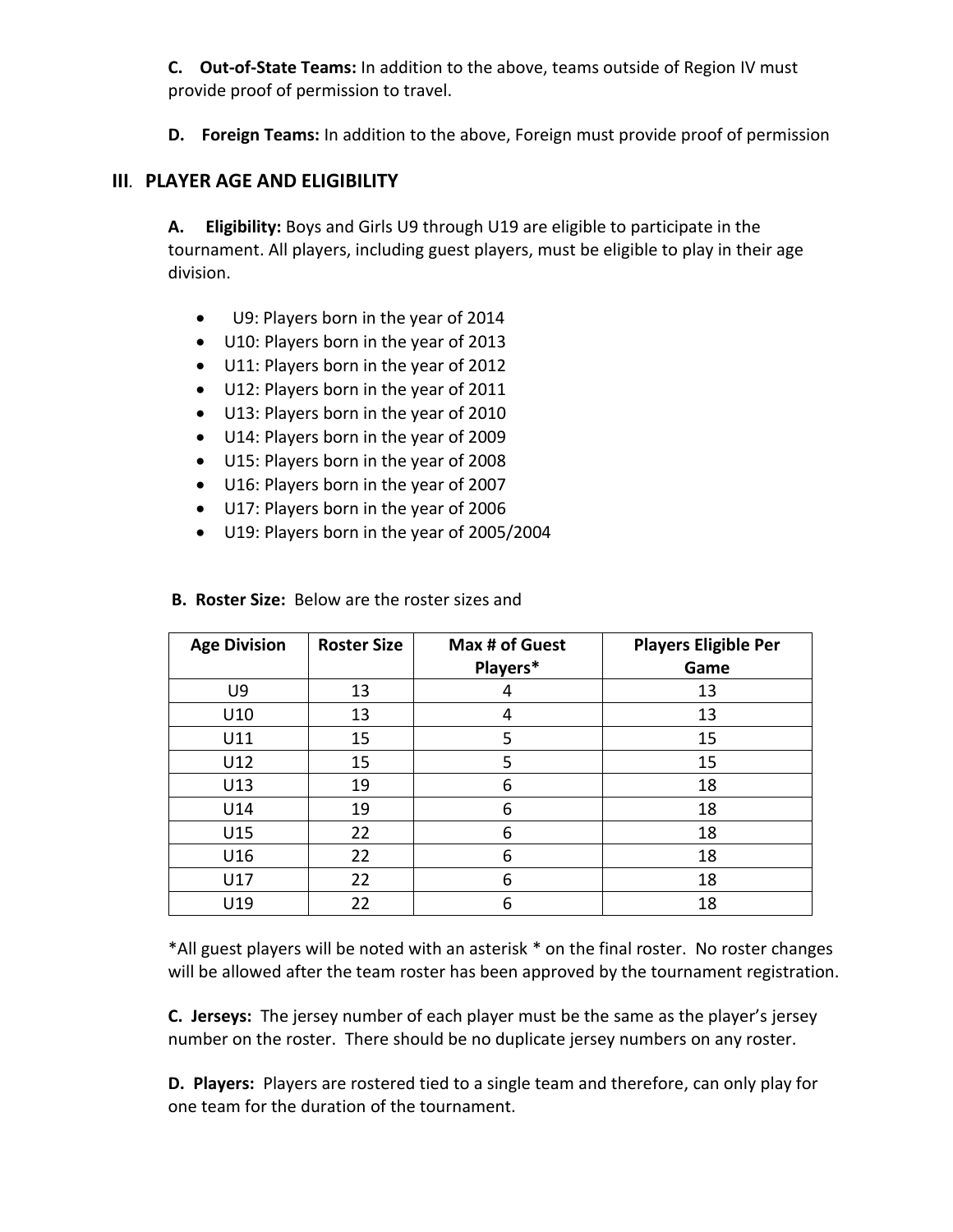#### **IV. TEAMS**

**A.** The home team is the team listed first on the schedule and will have the responsibility of changing jerseys in the event of a color conflict.

**B.** The Tournament Director will designate which side of the field will be for the teams and which side will be for the spectators. No persons are permitted behind the goals.

#### **V. LAWS OF THE GAME**

**A. Rules:** FIFA Laws of the Game will apply, except as specifically modified by these rules. Also, the tournament is playing under USSF Laws of the Game as modified by WYS Rules of Competition.

| <b>Age Division</b> | <b>Half Length</b> | <b>Ball Size</b> | <b>Field Size</b> |
|---------------------|--------------------|------------------|-------------------|
| U9                  | 25 minutes         |                  | 7v7               |
| U <sub>10</sub>     | 25 minutes         | 4                | 7v7               |
| U11                 | 25 minutes         | 4                | 9v9               |
| U12                 | 25 minutes         | 4                | 9v9               |
| U13                 | 30 minutes         | 5                | 11v11             |
| U14                 | 30 minutes         | 5                | 11v11             |
| U15                 | 35 minutes         | 5                | 11v11             |
| U16                 | 35 minutes         | 5                | 11v11             |
| U17                 | 35 minutes         | 5                | 11v11             |
| U19                 | 35 minutes         | 5                | 11v11             |

**B. Match Length:** Below are the match length, ball and field size per age division.

All games will have a 5-minute half time and will use a continuous clock. If the start time of a game is more than 10 minutes behind schedule, the Tournament Director may decide to shorten the game by 5 minutes per half. If such a decision is made, the Tournament Director will notify the coaches prior to the start of the game. We will make every effort to have semifinals and finals start on time and run their full length.

**C. Substitutions:** Will be unlimited as permitted by the referee. A player may be substituted on field at a stoppage of play with the permission of the referee. A player must be checked in with an assistant referee prior to the stoppage of play.

**D. Player Equipment:** Age-appropriate shin guards are required for all players, and there shall be no exceptions to this rule. Hard and soft casts are permitted with the permission of the referee. No jewelry may be worn.

#### **E. Modified Rules for U9-U11 Age Groups:**

• No heading of the ball (any intentional heading of the ball will result in the opposing team being awarded an indirect kick from the spot of the infraction)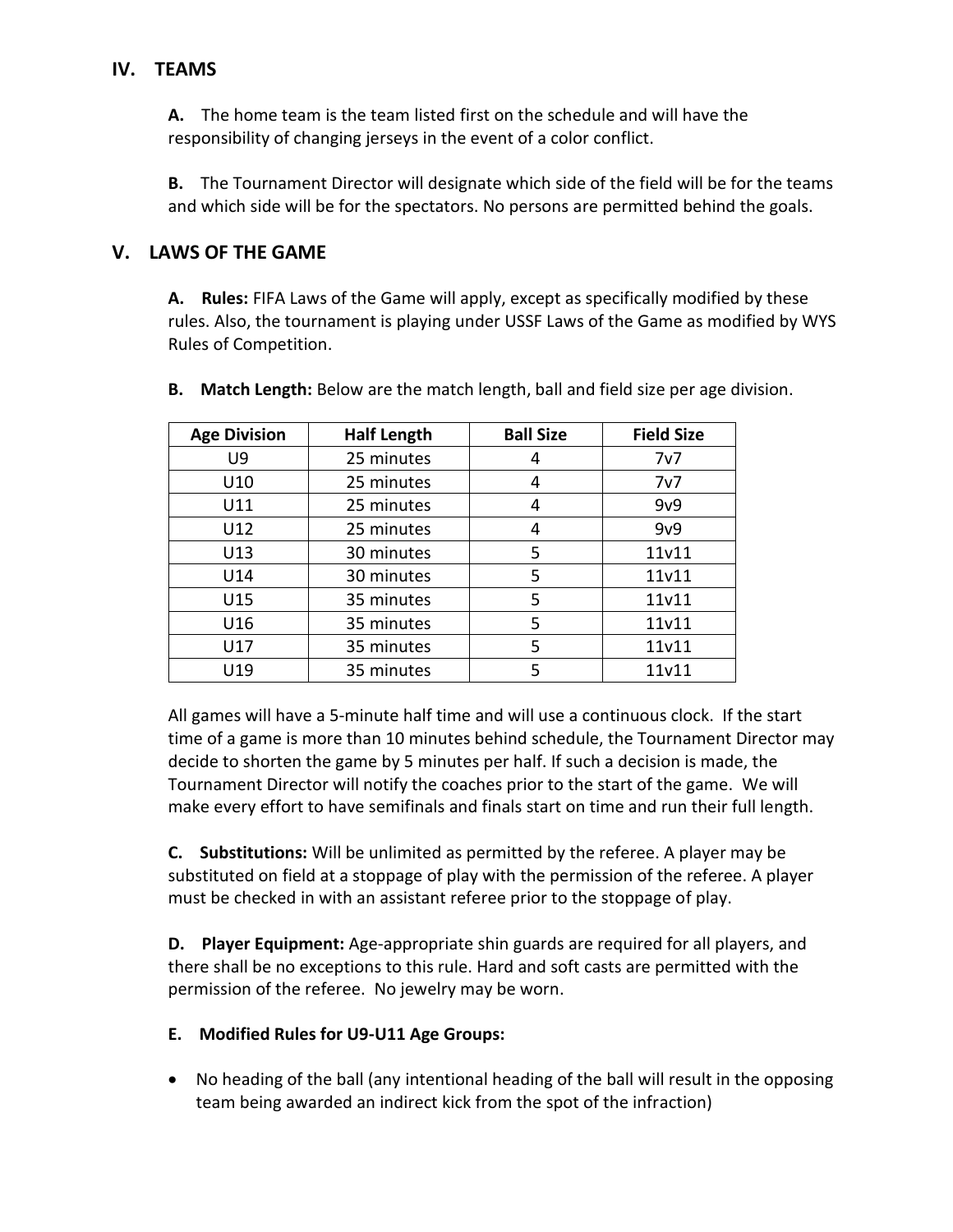- No punting or dropkicks by the goalkeeper. If the goalkeeper punts or drop kicks the ball, an indirect free kick should be awarded to the opposing team from the spot of the offense. If the punt or drop kick occurs within the goal area, the indirect free kick should be taken on the goal area line parallel to the goal line at the nearest point to where the infringement occurred.
- Rules to support the build out line.
	- $\circ$  Goal-kick. As soon as the ball is in play, the opposition can enter the build out area.
	- o Once the ball is in play, the opposition can enter the build out area.
	- o Once the opposing team is behind the build out line, the goalkeeper can pass, throw or roll the ball into play (punts and drop kicks are not allowed).
	- $\circ$  Following a save, once the goalkeeper puts the ball on the ground, the ball is considered in play and the opposing team can cross the build out line and play resumes as normal.
	- $\circ$  Offside will be enforced at the build out line.

# **VI. TOURNAMENT AND MATCH SCHEDULES**

**A. Tournament Format.** The tournament's group format is based on the number of teams in each age group:

> **4 Teams**: one group with every team playing every other team. The top two teams advance directly to the finals.

**6 Teams:** two groups of 3 teams with each team playing the teams in the other group. Top two teams with the most points out of both groups will advance directly to the Finals.

**8 Teams**: two groups of 4 teams each. The top two teams from each group will advance directly to the semifinals.

**12 Teams**: three groups of 4 teams each. The top team from each group and the second-place team with the highest point total or tie-breakers will advance to the semifinals.

**16 Teams**: four groups of 4 teams each. The top team from each group will advance to the semifinals.

Depending on the number of teams entered, the Tournament Director will have further bracket information available upon request and has the final say in all bracketing decisions.

**B. Match Schedules.** For all age groups, the minimum number of matches a team will play is three (3), and the maximum number of matches a team will play in a single day is two (2).

### **C. Procedures for Determining a Winner and Use of Overtime.**

**1. Preliminary Games**. All preliminary matches will have no overtime period and may end in a draw.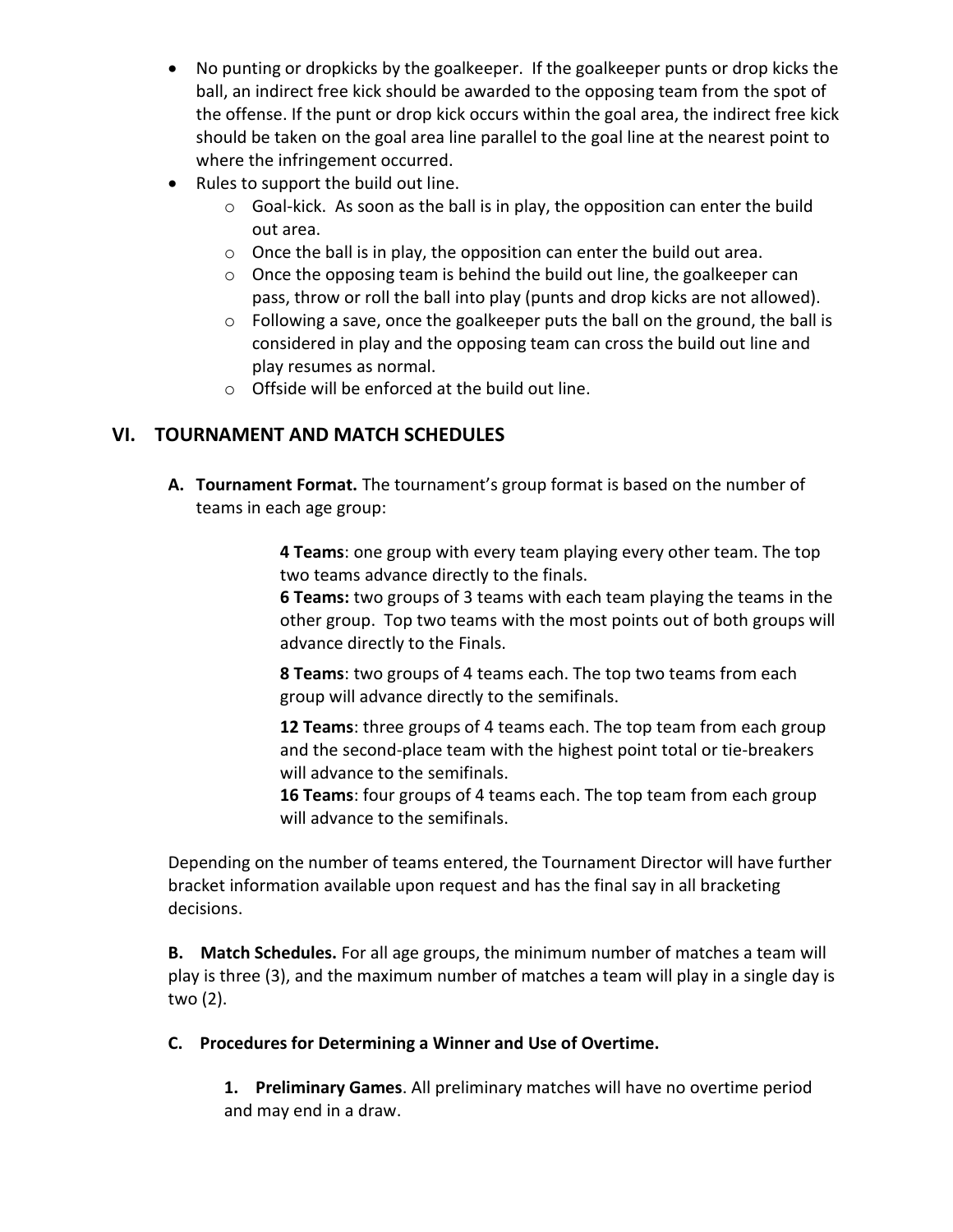**2. Semifinal and Championship Matches.** Semi-Final or Final games tied after regulation play will go directly to FIFA Kicks from the Mark to determine the winner. The tournament director may designate a specific location for kicks from the mark to take place.

**D. Referees:** All matches will use referees certified by the United States Soccer Federation.

#### **E. Match Delays, Suspensions, Cancellations:**

**1.** If in the opinion of the referee, a match must be terminated or abandoned due to the misconduct of the coach, players and/or spectators, the offending team will be charged with a loss and a score will be determined by the Disciplinary Committee. If, in the opinion of the referee, both teams are offending, the match will be abandoned and both teams will be awarded a 0-1 loss.

**2.** The Tournament will be played out in its entirety. In the case of severe weather and/or unplayable field conditions, the Tournament Committee reserves the right to have games decided with kicks from the mark in accordance with FIFA rules. The tournament will exercise its best efforts to play all games to their conclusion, but the final decision will rest with the Tournament Committee.

**F. Refund Policy:** Any team not accepted into the tournament will be provided a full refund. Any team withdrawing 25 days prior to the start of the tournament will get a full refund of the amount paid less a \$50 service fee. Less than 25 days, but prior to registration closing a 50% refund of the amount paid less a \$25 service and after registration closes no refund. Refunds will not be issued for cancellation of games due to acts of mother nature and outside of the tournament directors' control.

### **VII. FORFEITS**

### **A forfeit will be declared if:**

- 1. A team is more than five (5) minutes late to the field after the team's scheduled game time;
- 2. A team cannot field the minimum number of players required to start a match;
- 3. The team fails to check in at the field tournament headquarters as required by these rules.

The minimum number of players required to start a 7v7 match is 5, 9v9 and 11v11 matches require 7 players. A forfeit or a bye will be scored as a 1-0 win, and the winning team shall be awarded 3 points. A team that forfeits a match will not be permitted to proceed in the tournament to the semifinals and finals.

### **VIII. STANDINGS AND TIE-BREAKERS**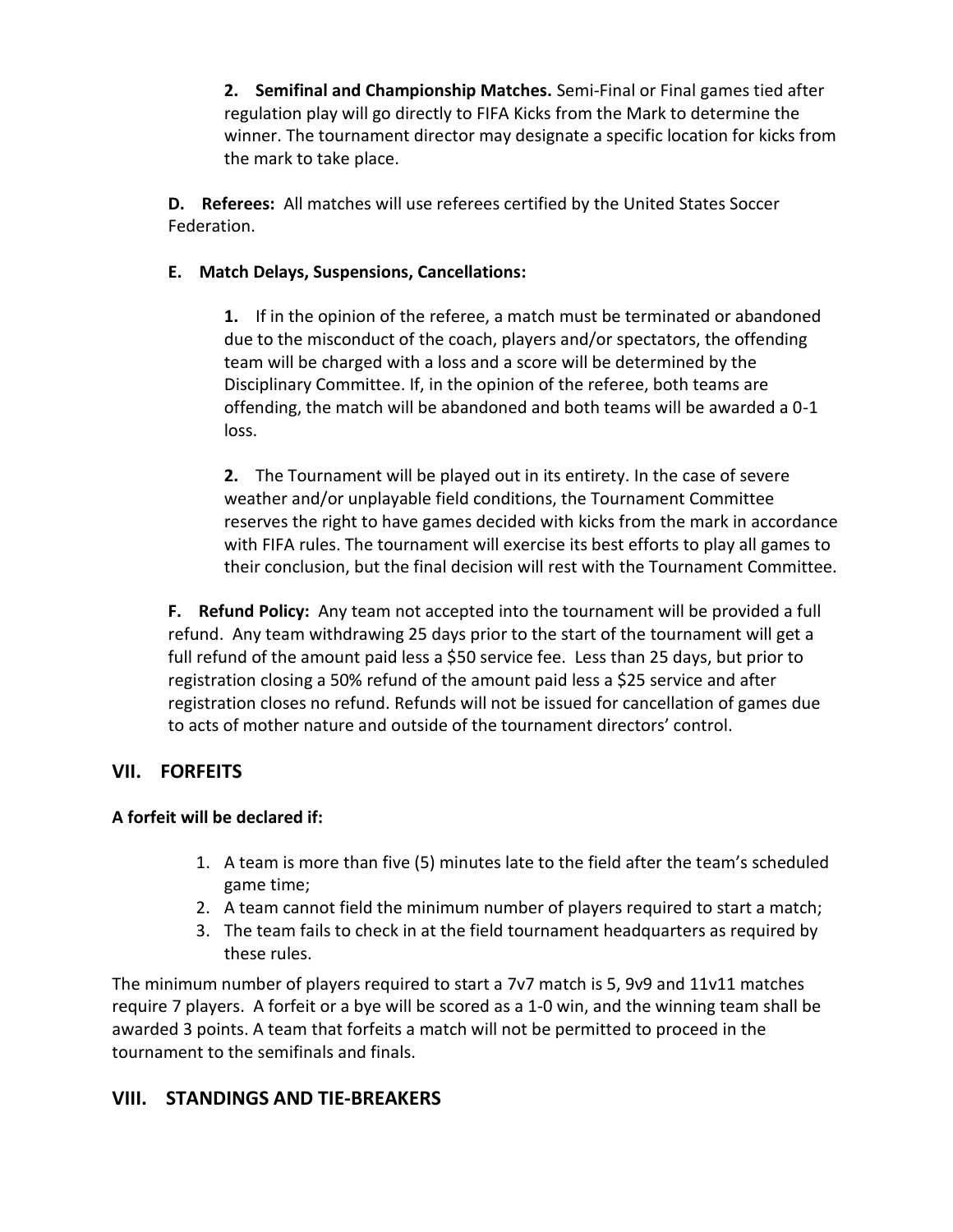**A. Standings:** The Tournament will use a three-point scoring system for group play. Three (3) points will be awarded for a win, one (1) point for a tie and zero (0) points for a loss

**B. Tiebreaking Procedures:** For divisions with wildcard teams, the wildcard teams will be the teams that do not win their bracket, with the highest point totals. In the event of a tie based on team point totals, the below tie breaker criteria will apply.

- 1. Head-to-head competition (where applicable)
- 2. Highest goal differential (limit to 4 goals per game)
- 3. Most number of wins
- 4. Most goals for (limit to 4 goals per game)
- 5. Least goals against
- 6. Most number of shutouts
- 7. Coin flip or penalty kicks from the mark (at the Tournament Director's discretion)

If more than two teams are tied at the end of the preliminary round, the tie breaker rules listed above will be used until one team is eliminated. The remaining two teams will be compared beginning again with Step 1 of the Tie Breaker Rules (head-to-head) until 1 team is determined the winner.

**C. Semi Final Brackets:** For teams advancing to semi-finals, the tournament committee will try to avoid a rematch of teams that played against one another in pool play.

### **IX. MATCH AND SCORE REPORTING**

**A. Reporting Results and Other Matters:** Referees are responsible for reporting the match results, cautions, and ejections to the tournament's field headquarters.

**B. Score Reporting:** Referees are responsible for the official score and will report the score to the field Headquarters promptly following each game, and in any event, no later than 2 hours following the end of the match.

### **X. PROTESTS & DISPUTES**

**A. All referee decisions are FINAL.** There will be NO Protests, Disputes or Appeals.

**B. Disputes for non-referee decisions.** Including without limitation to player eligibility issues or disputes over tournament rules, will be decided by the Tournament Director within two (2) hours of receiving notice of the dispute.

### **XI. CONDUCT AND DISCIPLINE**

**A. Team and Spectator Conduct:** Players, coaches, and spectators are expected to conduct themselves within the spirit of the law as well as the letter of the law. Displays of temper or dissent are cause for ejection from the game and the surrounding field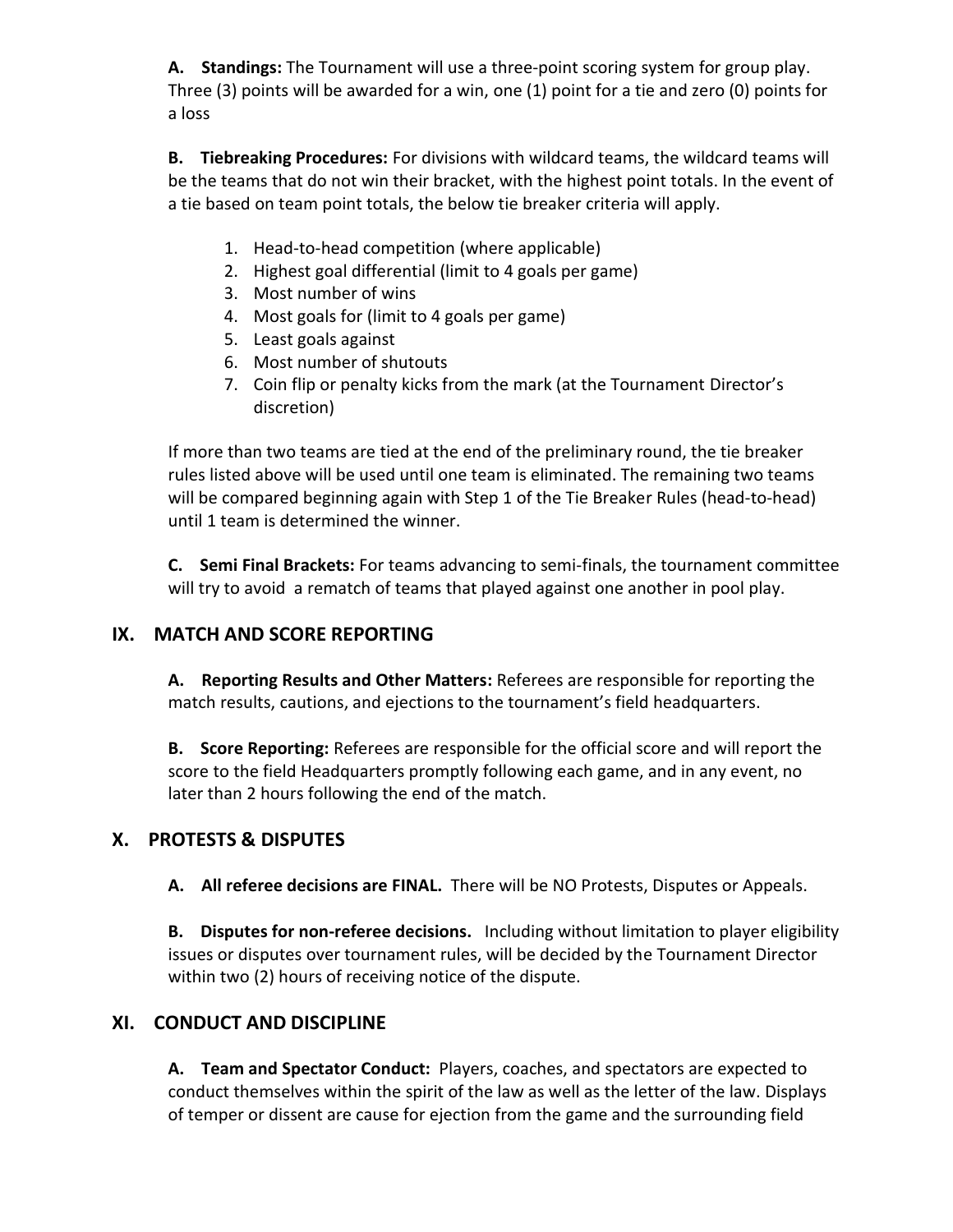area. Repeated violations may result in the suspension of the team from the tournament as decided by the Tournament Director.

**B. Ejections:** Players, coaches and team officials ejected from a game by the referee shall be ineligible for the next scheduled game. The Tournament Director may take additional disciplinary action against an individual or team for serious offenses, including suspension of additional game/games or from the remainder of the tournament and non-eligibility for future tournaments. Coaches serving a suspension may not be located anywhere near the field of play. Players may sit with the team but may not be in uniform.

**C. Sideline Behavior:** It is the responsibility of the team's coach or the person acting in the coach's behalf to control the conduct of the team's parents and other spectators. Failure to do so may result in a warning to the coach or the person acting in the coach's behalf by the referee. If unacceptable conduct continues, the referee may eject the team's coach, or the person acting on the coach's behalf, from the game.

**D. Red and Yellow Cards:** In accordance with the USYSA Tournament Hosting Agreement, all red and yellow cards and other matters involving team conduct will be reported to the home club and State/Provincial Association of the team involved as well as the US Youth Soccer National Office.

**E. Foreign Teams if applicable:** For foreign teams, the tournament committee will notify the US Soccer Federation of disciplinary action taken, and that the Federation will transmit the disciplinary action taken or required to the team's provincial or national association.

**F. Noisemakers:** Artificial noise making devices e.g. air horn are prohibited.

**G. General Behavior:** Smoking, alcoholic beverages and any other illegal substance are not allowed at the complex. Any verbal abuse of anyone is not permitted at the Washington Premier F.C. Complex or in the parking lots.

**H. Animals:** Pets are not allowed at Washington Premier Football Club's Complex. This includes parking lots.

### **XII. GAME BALLS**

The tournament will provide one age-appropriate game ball for each match. In the unlikely event that a tournament ball is not available, the home team must provide a match ball that is satisfactory to the discretion of the referee.

### **XIII. GENERAL**

**A. Team Warm-Up:** During team warm-ups, we ask that all teams playing on grass surfaces stay out of the penalty box to keep the fields in the highest quality possible for